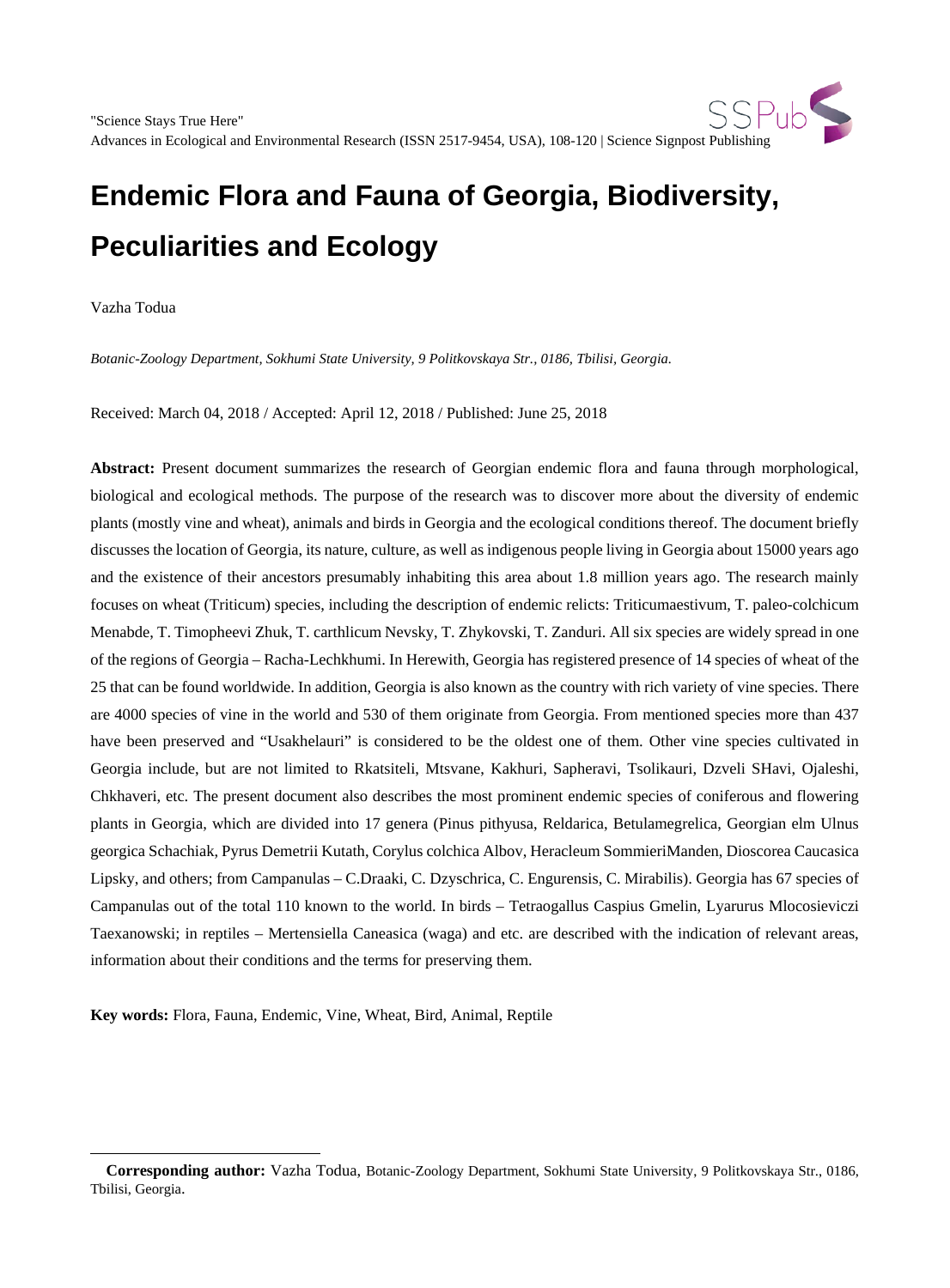# **1. Introduction**

Georgia is one of the oldest, safest and dynamic states in Eurasia located in South Caucasus, on the coast of the Black Sea. Here, in Colchis of relict origins, 15000 years back lived hunting tribal unions – people later called Georgians. Georgians have an ancient writing and alphabet. Georgian alphabet existed even in 3rd-4th centuries, although there is no specific source indicating to the exact period of creating Georgian writing. In 12th century a well-known and genius poem - The Knight in the Panther's Skin - was written by Shota Rustaveli. And, most importantly, Georgian writing is listed as 3rd among the 5 most beautiful writings in the world. The first European human remains have been discovered in Georgia – specifically, in 1991, the archeologists found the oldest human skull remains in Dmanisi, Georgia, which are dated as back as 1,8 million years. The population of Georgia count 5 million individuals and the capital city is Tbilisi.



Religion – Orthodox Christianity (337 A. C.), although in the center of the Old Tbilisi, there are still functioning very old Orthodox and Catholic churches, mosque and a synagogue, indicating to largely tolerant nature of Georgians as a nation.

Georgians are historical farmers, hardworking, intelligent, creative, calm and hospitable people. They have the privilege of living in a very rich environment in terms of plants, animals, reptiles and birds. None of the European countries have the diverse flora and fauna that can be compared to Georgia.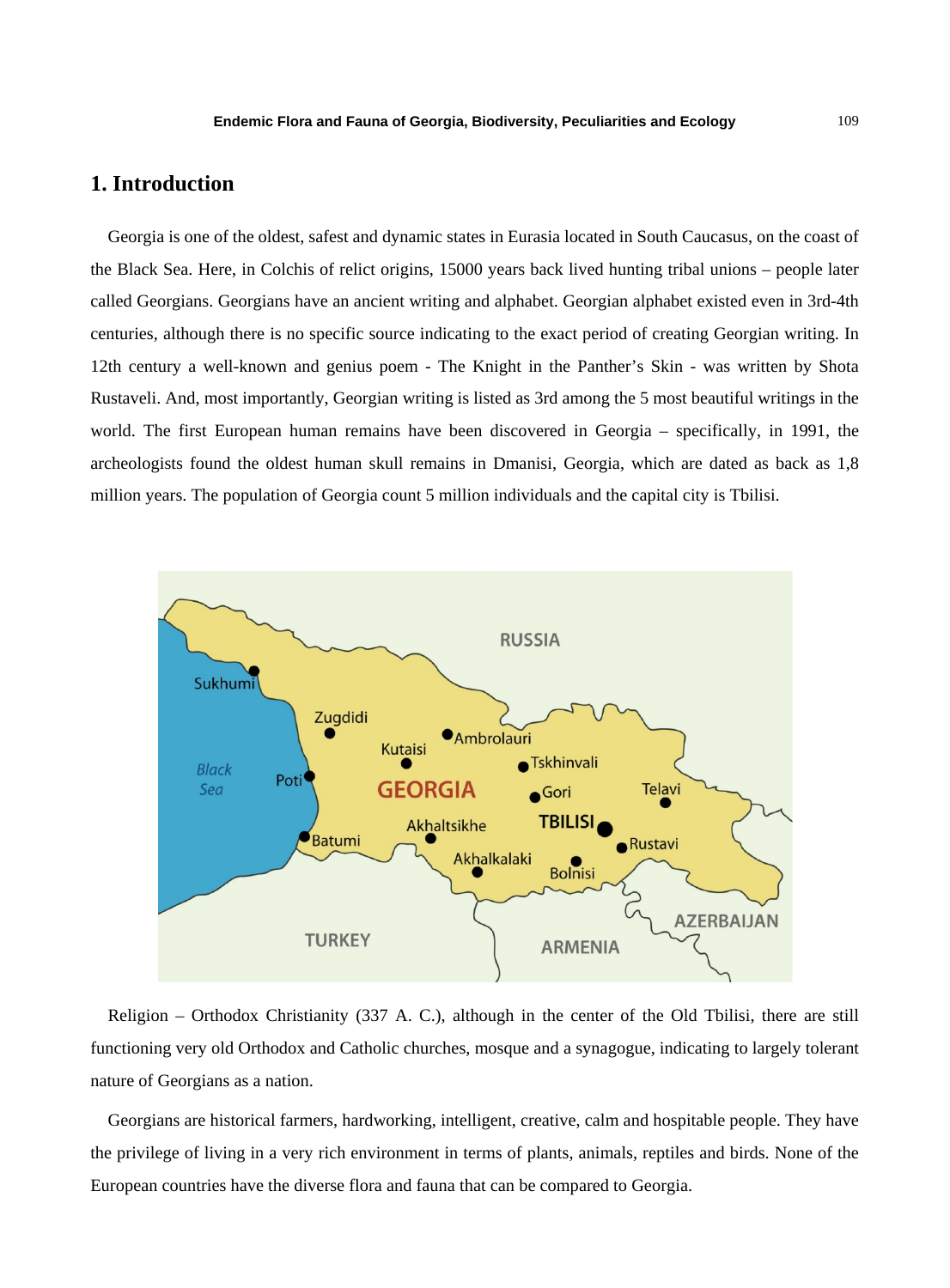## **2. Research Object**

The objects of the research are endemic plants and animals living in Georgia – main species of Georgian wheat (Triticum) and vine (Vitis Vinifera) from plants, and rare and relict species and genera of animals and birds.

## **3. Research Methods**

Methods used during the research include morphological, biological and ecological methods. Propagation and cultivation of plants, issues related to conservation, etc. were taught at the university.

### 4. **Results of the Research**

Georgia is characterized with diversity and variety of plant and animal species. The number of species in Georgian flora (4500 species) is equal to the number of species in European part of Russia (up to Ural) and exceeds by ½ the number of species in Carpathian Mountains' flora. There are up to 900 genera of plants registered in Georgia, out of which about 16-17 are endemic. All of them are divided into 140 plant families. Those include about 380 endemic species of plants, part of which are relict plants. In the context of Georgian endemic plants, we have observed Bichvinta and Eldat Pine, Mengrelian Birch, Georgian Almond, Pontus Oak, Pontic Rhododendron, etc. As for animals and birds, there are about 1,5 million species in Georgia, with a Bee holding a very important place in Georgian farming. Georgians have always perceived bee as 'an insect from God'. Georgian Bee has the longest proboscis in the world (7.20 mm) and belong to the group of endemic insects of Georgia. It originates from Mukhuri Village, Chkhorotsku District.

Georgia is considered the homeland of vine and wheat species. There are 530 species of vine in Georgia and 14 species of wheat out of the total 25 known to the world. As for the cheese, its origins count 4 thousand years, whereas in case of Georgia it counts 8 thousand years. This is the peculiarity of Georgian people, nature, flora and plants.

Come to Georgia and you will be assured. More so, when it is much cheaper to travel to Georgia than to any other European country. You will be offered national dishes such as Elarji, Satsivi – considered to be the crown dish of any festivity, Gebzhalia, Khachapuri, Cheese, Dambalkhacho, Khinkali, Kuchmachi, Kupati, Kubdari, smoked pork (Shashkhi), Khashi with Georgian bread and many sweets including Churchkhela, and, most importantly, Georgian wine.

Main export products from Georgia are wine, honey, fruits, nuts – Corylus, blueberry – Vaccinium, citrus, mineral water (Borjomi) and others. Here, one can manage to go to the seaside and ski in high mountains of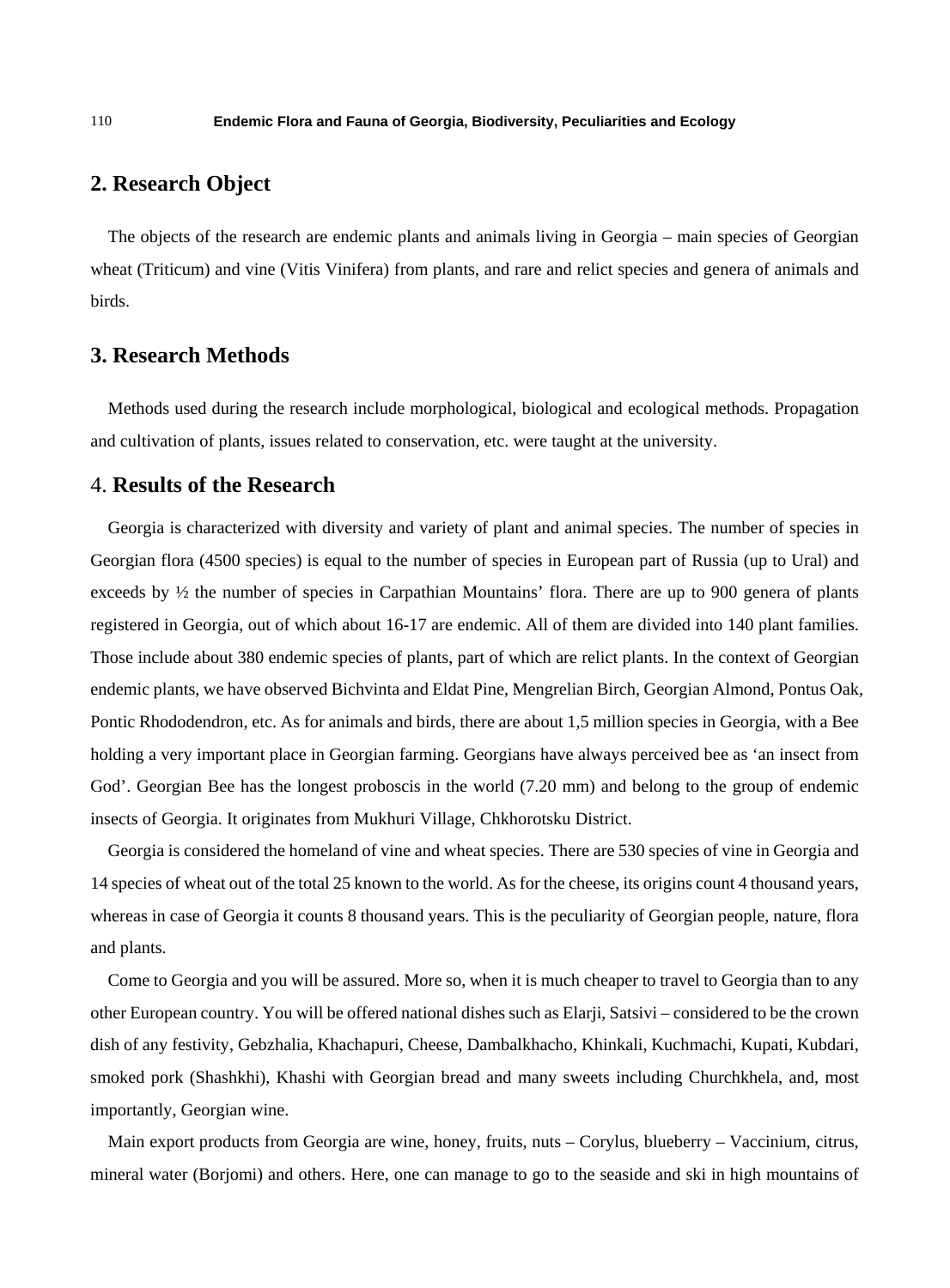Georgia in Svaneti Region in one day. None of the European countries has the diverse and rich flora and fauna to match that of Georgia, stretched over 69,700 kilometers. In Georgia, you can see mountains with 5,000 meters in height, glaciers, alpine meadows, subtropical seaside, deserts, half-deserts, fertile lowlands and gorgeous untouched woods with peculiar plants. Apart from Georgia, there are very rare cases of such fast cycle of plant species and type on such a small terrestrial area. 7% of the total territory consists of national parks and protected areas, whereas 75% of Georgia is covered in woods. There are 14 national forest reserves, 9 national parks, 17 protected areas, 14 national monuments and 2 protected landscapes in Georgia. Ad not am: collected materials confirmed that Georgia has approximately 13,300 plant species, among them 4,225 belong to the category of spermatophyte,  $75$  – pteridophyta,  $600$  – moss,  $650$  – lichen,  $5,000$  – fungus, and  $2,000$  – water-plants. Seventeen genera of endemic plants are grouped in 140 families. Bichvinta and Eldat Pine, Mengrelian Birch, Georgian Almond, Pontus Oak, Pontic Rhododendron, Prunus Laurocerasus and others have been observed among the endemic plants of Georgia. As for animals and birds, there are about 1,5 million species in Georgia, with a Bee holding a very important place in Georgian farming. Georgians have always perceived bee as 'an insect from God'. Georgian Bee has the longest proboscis in the world (7.20 mm) and belong to the group of endemic insects of Georgia. It originates from Mukhuri Village, Chkhorotsku District. Each of the endemic species consist of predetermined genes and characteristics and contains various information. Wheat (Triticum) is a very interesting object in this regard. Some of what species are drought-resistant, whereas others are resistant to all types of fungal diseases, some are the carriers of precious gene pool, and so on.

For the ease of access and reference, we divided the research object into three groups. The first group includes local vine species. The second group is the species of wheat – the biggest treasure of Georgians. And, the third group includes animals and birds. The first group to discuss is vine.

Georgia is considered the cradle of vine species. The ancestor of vine – Vitis Silvestris – has been observed in Georgia. There are 4000 species of vine in the world and 530 of them originate from Georgia. From mentioned species, more than 437 have been preserved and "Usakhelauri" is considered to be the oldest one of them. It also is the most expensive among Georgian wines with a price of 222-235 Georgian Lari (30-35 USD) per liter. This vine, as well as Triticum, grows in Racha-Lechkhumi region. This region has cultivated up to 60 species of vine, among them Khvanchkara, which – coming second after Usakhelauri – is considered to be the living natural monument of Racha-Lechkhumi and is grown only in a single village within the region also called Khvanchkara.

There are vinery regions in Georgia, but Kakheti is considered the land of the oldest wine. Scientific Journal of the US National Scientific Academy, which is one of the most respectable scientific journals worldwide,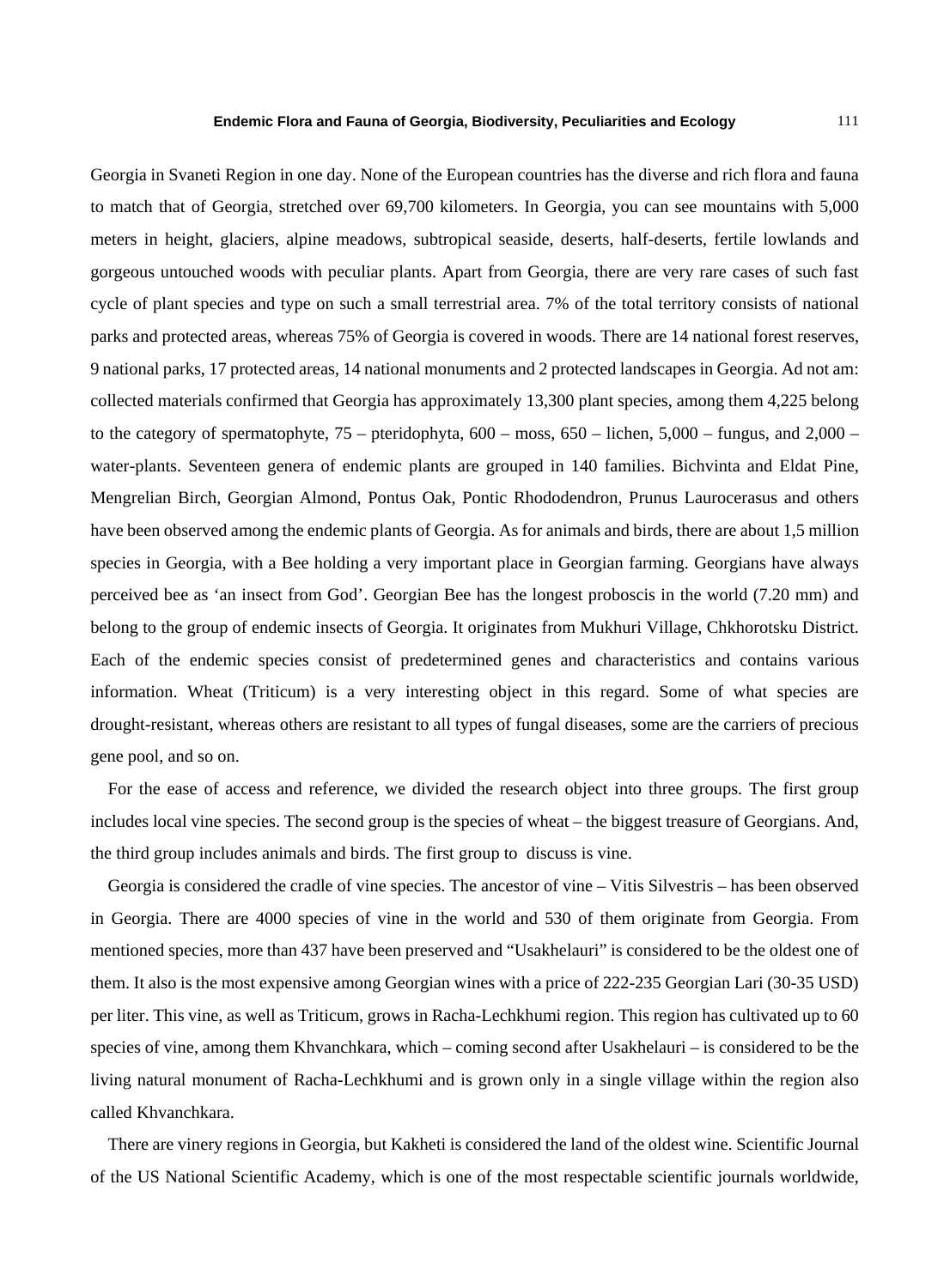published an article with the title - Early Neolithic Wine of Georgia in South Caucasus. Among the authors of the article are the scientists from Georgia, US, France, Italy, Canada, Denmark and Israel.

The article discusses the results of recent multidisciplinary research of newly excavated materials from the site on the territory of Georgia. The results confirm that the tribes living in this area had the grape wine and viniculture back in 6,000-5,000 B.C., i.e. 8,000 years ago. Scientific society recognized that the oldest traces of viniculture have been discovered in Georgia, from where it spear across the globe having the huge impact on formation of agriculture, national cultures, biology, medicine and civilization in general.

Wines known worldwide, such as Rkatsiteli, Mtsvane Kakhuri, Khikhvi, Kisi, Sapheravi and others, grow on the lowlands near Alazani River, Kakheti Region. Imereti Region has the vine species such as Tsolikauri, Tsitska, Dzvel-Shavi (Obchuri). Samegrelo is known for Ojaleshi, Kachichi, Guriashi – for Chkhaveri, Adjara and Abkhazia – for Tskhenis Dzudzu, and so on.

As you can see, Georgians have the wine made from the prime vine species. But, when drinking a wine one would want something to go with it; so, what can we have together with wine?! There is a variety of choices, but the first and the foremost in Georgia is bread and cheese, as those two together with the wine have been in the food ration of Georgia for centuries.

Georgia is also considered the center of origins for bread and wheat culture. Wheat flour is used to prepare a dough for the premium quality bread – Lavash, making Khachapuri and Khinkali. Fourteen out of the 25 species of wheat worldwide are presented in Georgia. Five species out of 14 are endemic and cannot be found elsewhere in nature. Those are: Triticum Aestivum, T. Paleo – Colchicum Menabde, T. Timopheevi Zhuk, T. Carthlicum Nevsky, T. Zhukovski. Among Georgian endemic species also is the oldest Zanduri. Zanduri has three polyploid lines – Gvatsa, Chelta and Hexaploid Zanduri. Those are the selection materials of global significance and belong to the category of spring wheats. All of them grow in Racha-Lechkhumi, one of the regions in Georgia. Those monuments of aborigenous nature have a substantial national and scientific value. In addition, this beautiful region of Georgia – Racha-Lechkhumi, is also known for native-born and introduced fruit trees.

As for the cheese, its origins count 4 thousand years, whereas in case of Georgia it counts 8 thousand years, evidenced by the ancient vessels intended for keeping cheese excavated in Georgia. Hence it follows, that harvesting grapes, wheat and making cheese is indigenous for Georgia people and Georgian farmers have been improving and advancing the process throughout the evolution process.

Although, it should be noted, that such variety of endemic flora and fauna in Georgia is facing substantial threats due to the worsening of ecological conditions. Rare species of animals, birds and plants face extinction threat.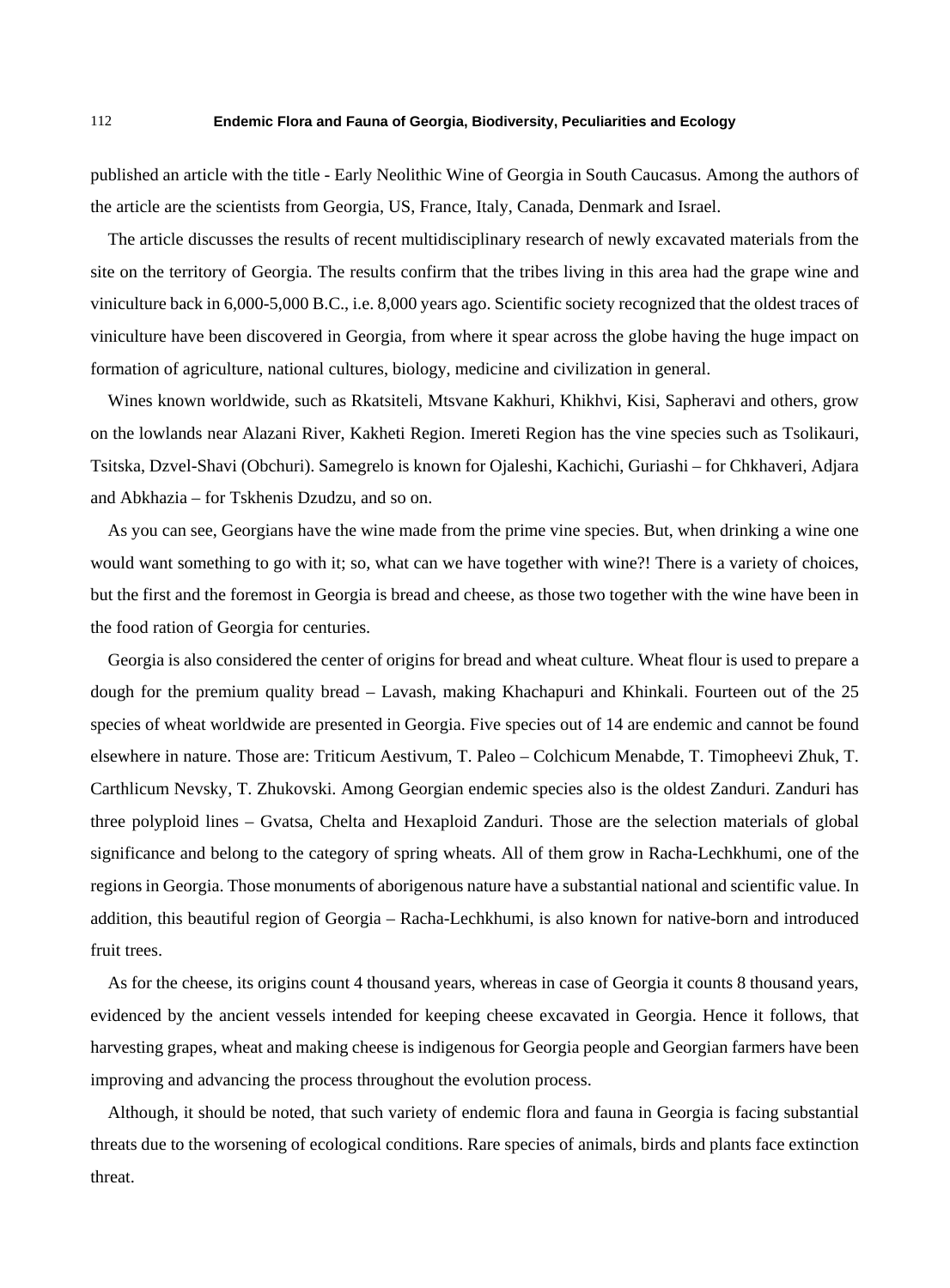Among birds, Caspian Snowcock (Tetragallus Caspius Gmelin) is almost extinct. It is a very rare bird and belong to Small Caucasus endemic fauna. The number of Caspian Snowcocks continue to decrease and there are only some 50 of them in Georgia (mainly in Adjara and Imereti Regions, Small Caucasus mountain range). It has been included in the Red Book of Georgia. Another important bird is Caucasian Grouse (Lyarurus Mlocosieviczi Taczanowskii), which is a rare endemic variety of Georgia. Those are mainly observed in the area from Guria Mountains to Karabaghi Mountain Range (Small Caucasus). In Pshav-Khevsureti meadows, the share of Caucasian Grouse used to be 4 females and 1 males per kilometer. It has also been included in the Red Book. In general, there are about 360 varieties of endemic birds in Georgia.

A well-known resort Batumi is located in Adjara, on Black Sea coast. This coastal city is included in the annual migration route of numerous birds. In autumn – from North to South, in spring – from warm countries to their nesting place. For some of the species, Batumi and Kolkheti is the place to over-wintering (some of the birds have no need to going to further south). Batumi is open for rest and recreation all year around. You can attend international cultural events here such as the concerts of Placido Domingo, Jose Carrerras, Chris Botti, Sting, Enrique Iglesias and others. Batumi has a wide variety of comfortable hotels, which makes it attractive location for businessmen and business meetings. In Sataphlia (Imereti Region), dinosaur traces was found along with a cave, which is dated as back as 300 million years.

Among endemic reptiles, the most renowned one is Caucasian Viper (Vipera Kaznakovi Nikolski). It is the endemic specie of local area and very rare, but there is no specific quantitative information. It generally resides in Abkhazia, Samegrelo, Racha, Imereti, Adjara regions, Borjomi Gorge, etc. Another important endemic reptile is Caucasian Salamander (Mertensiella Caucasia (Waga)), commonly met in Adjara-Imereti mountain range, west part of Trialeti mountain range. In numbers - 10 Caucasian Salamander per kilometer.

Among coniferous plants, Bichvinta Pine (Pinus Pithyusa Stev) is worth mentioning. It represents one of the oldest relict endemic plant and is widely spread on Black Sea coast, Bichvinta cape, Gagra District in Abkhazia, which is currently occupied by Russia. Internally displaced persons from that region, including the author of this article, still await the moment to go back home. Bichvinta Pine are generally represented in small groups and does not belong to the category of protected species. Therefore, those trees are being cut and used as construction materials for buildings and roads. Another coniferous plant that needs to be mentioned is Eldar Pine (Pinus Eldarica Medw.) – rare relict of East Caucasus. It grows on the western part of Eldari Meadow, right bank of the River Ivri, creating sparse copses. It grows slowly and is almost never renewed. The reason for its decrease in numbers is wood-cutting, forest fires, violating local conditions, etc. Eldar lowlands occupy a small part of Georgian territory and is one of the drought-afflicted and uninhabited areas.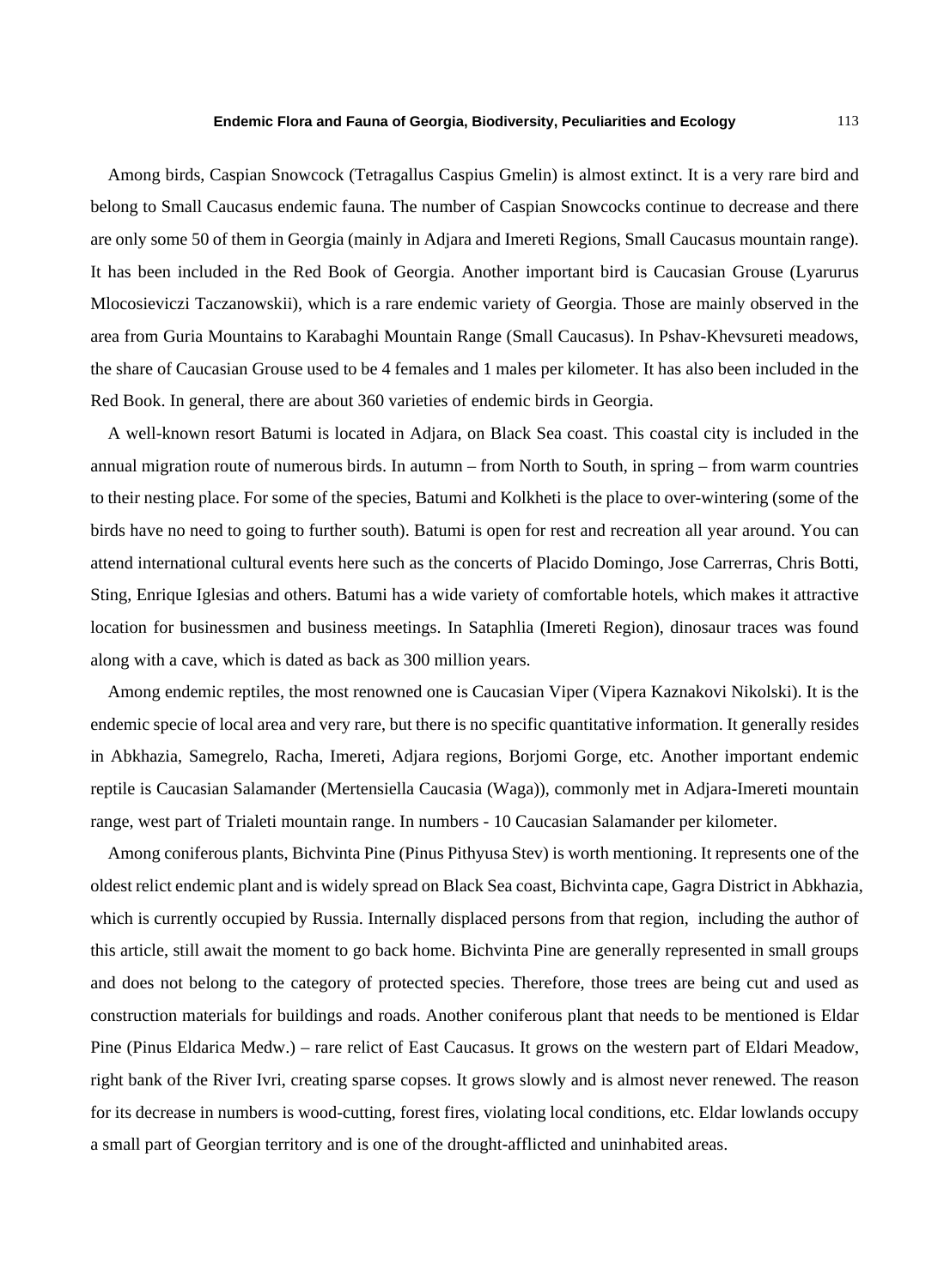Among flowering plants, the most renowned is Georgian Barberries (Berberis Iberica Stev.). It belongs to the East Caucasus endemic group and has medical and treatment features. Alkaloid berberine extracted from barberries has the cancer-fighting effect. Georgian Barberries grow one a very small area, separately or in small groups. It is not protected as a plant. Gumnospermium Smirnovii Takht is a local endemic plant grown only in Kakheti Region (Lagodekhi). It is being destroyed due together with the forests and does not belong to the category of protected species. Another well-known tree is Mengrelian Birch (BetulaMegrelica), which is the local endemic plant in West Georgia. Birch tree buds have medical and treatment features. Mengrelian Birchs are grown in small copses, although the number thereof continues to reduce year by year (unprotected).

As of today, several varieties of endemic Campanulas are left unprotected: Campanula Dzaaki (Samegrelo); Campanula Dzyschrica (Abkhazia); Campanula Engurensis (Upper Svaneti); Campanula Mirabilis (Abkhazia). There are 67 varieties of Campanula in Georgia out of 110 Campanula species spread in Caucasus. 24 varieties of Georgian Campanulas are considered endemic species. Many varieties of Campanula are of decorative purpose. Other varieties are used in folk medicine.

Colchian Nuts (Corylus Colchica Albov) has nutritional and medical value. This is an endemic Georgian variety of nuts and grows in Samegrelo and Abkhazia. Colchian Nuts need humidity and when growing creates a sparse undergrowth (seen as separate plant on rare occasions). It is not among the protected plants and is being cut unsystematically.

Georgian Nuts (Corylus; Berica Wittm.) is a plant of equal importance, being the endemic specie of Caucasus and represents a rare relict of Tertiary. Generally, it grows in Abkhazia, Racha-Lechkhumi, Kartli, Mtiuleti, Tush-Pshav-Khevsureti. It is commonly met in deciduous forests, singularly and in groups, is being cut down and left unprotected.

One of the most important species in Georgian forests is Imereti Oak (Quercus Imeretiana), which is a rare endemic relict spread in Abkhazia, Racha-Lechkhumi, Samegrelo, Imereti, Guria. Its number decreases year by year due to the forest-cutting. Imereti Oak is protected only within Ajameti Dzelkva Reserve. Erdeli Corydalis (Corydalis Edrelii Zucc.) is facing extinction. It is a perennial plant, extremely rare local Caucasian endemic specie only grown in Javakheti. It is rare to find and the reason for its decrease in numbers is the violation of local conditions (uncertain whether protected or not). Another almost extinct plant is Kartli Peony (Paeonia Lagodechiana Kem-Nath.). It is a rarely found perennial grass-like plant with roots. It also is one of the rarest relicts in East Caucasus, grown in Kakheti, singularly or in small groups. Reason for the decrease in numbers is forest-cutting and agricultural use of lands. Kartli Peony is protected within Lagodekhi Forest Reserve only. Among endemic varieties also are Maiko, Mlokosevich and Vitman Peonies, reduced in number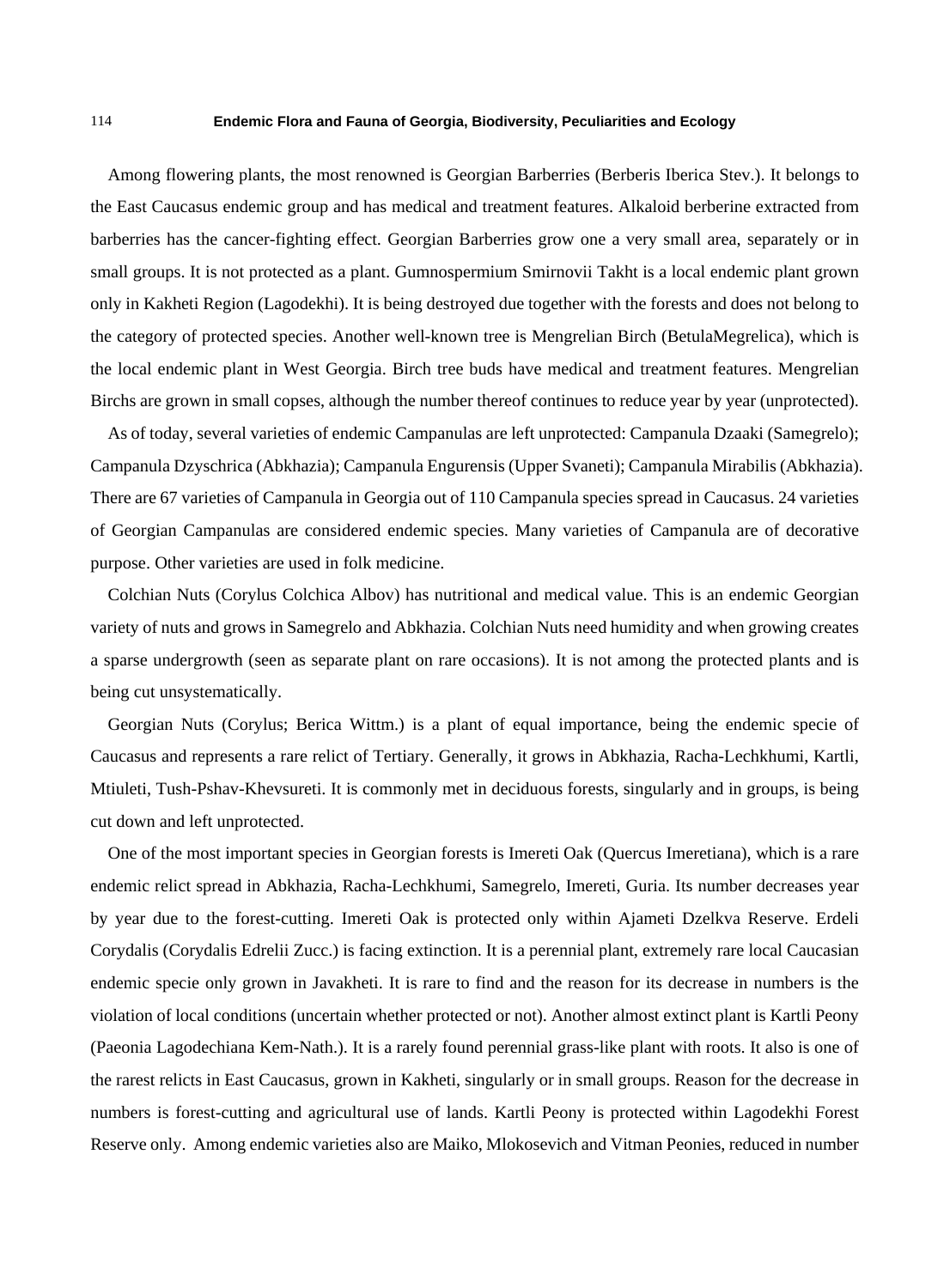due to the lack of populations and violation of local conditions (none of them being a protected plant). Peony needs to be entered in the Red Book.

Another unprotected plant is Dimitri Pyrus (Pyrus Demetrii Kutath.), which is a tall wide-crown tree and a local endemic plant originated from Kakheti. It grows singularly and not in groups and is left unprotected. Georgian Elm (Ulmus Georgica Schchian) is a narrow-local endemic tree of Georgia grown in East Georgia. In Arpha-Dara Gorge, there are some 30 of Georgian Elms, being destroyed due to the reduction of area and lack of protection. Aconite Heracleum (Heracleum Aconitifolium Woronow) is a rare endemic perennial grass-like plant in Caucasus only met in Abkhazia (Anchkha-Audkhara). It grows at the edge of the forest and left unprotected. Somie Heracleum (Heracleum Sommieri Manden) – also perennial grass-like endemic plant in West Georgia, grown only in Racha and Svaneti on subalpine meadows (Mestia, Nikortsminda) in small groups. It is hard to find and small in numbers due to unattended grazing by cattle (unprotected plant). Caucasian Dioscorea (Dioscorea Caucasica Lipsky) – perennial endemic plant with roots grown in Caucasus, mostly found in Abkhazia (Sokhumi, Psirtskha, Bziphi). It grows in small groups, 2-3 at a time, and is destroyed as the roots are used for medical purposes (unprotected specie). Therefore, it is important to draw attention to the protection of natural resources and further development-improvement thereof. Complex terrain of the land in Georgia and its particular regions makes this problem even bigger.

The facts discussed in this document call on society to act reasonably, obliging us not only to preserve rare and almost extinct plants and animals, but also to reproduce them leading to their removal from the Red Book.

Sokhumi State University has an area intended for Sokhumi State University Botanic Garden. This garden will be unique by its nature. The man behind the idea of Botanic Garden is Professor Zurab Khonelidze, Head of Sokhumi State University. This Garden will include only the plants of Georgian origins, including rare, relict and endemic varieties. It will be the second botanic garden in the world after the Washington Botanic Garden in US. The latter includes only the plants originating from Washington and its surroundings. Thus, Prof. Zurab Khvedelidze's decision is not only unique, but also extremely necessary, timely and important. In most botanic gardens in the world, you would see the plants from all over the continent, but you will not be able to se local, indigenous species anywhere except the botanic gardens of Washington and Sokhumi State University.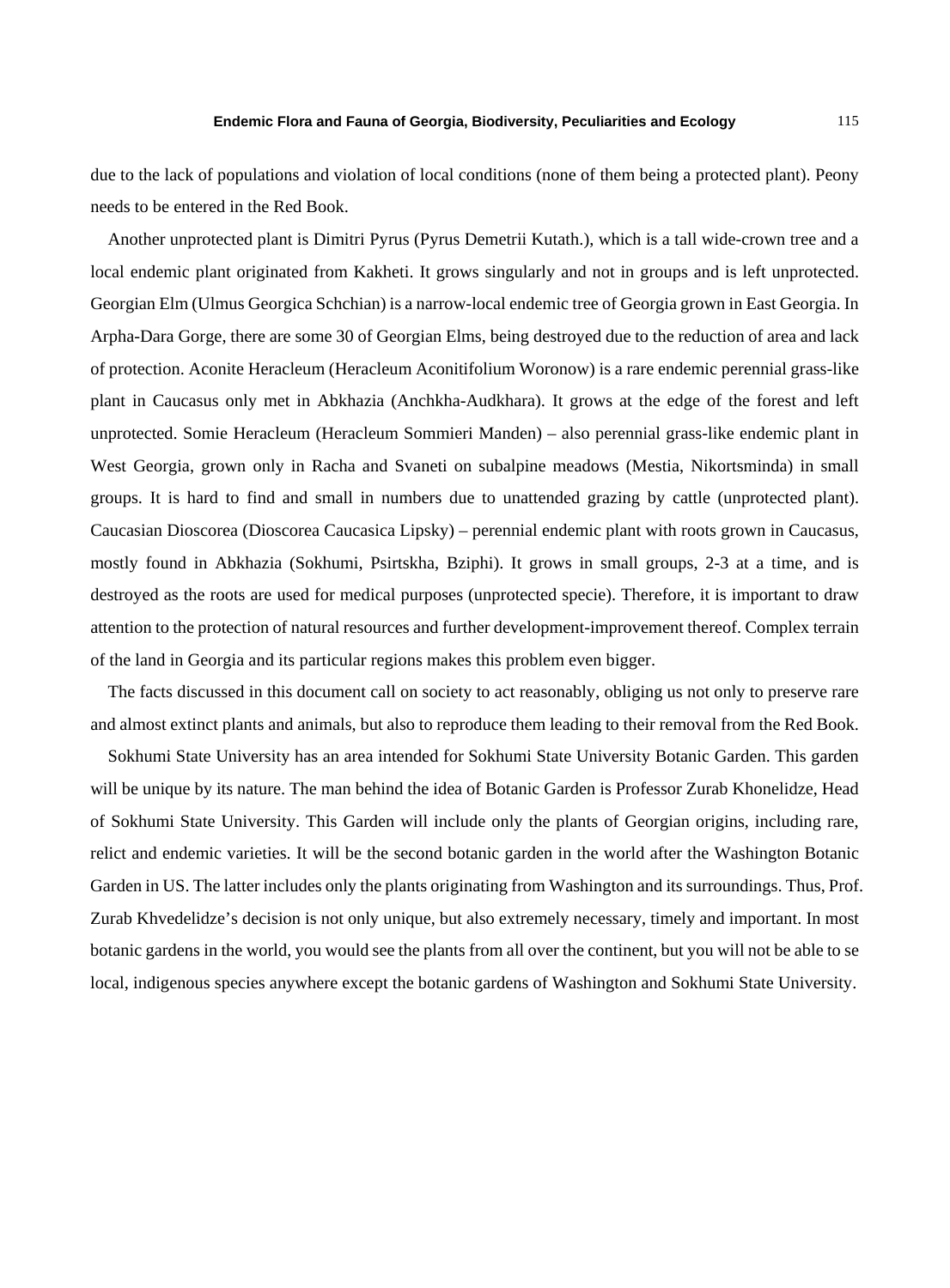

**Pic. 1. Usakhelauri**



**Pic. 2. Saferavi**



**Pic. 3. Ojaleshi.**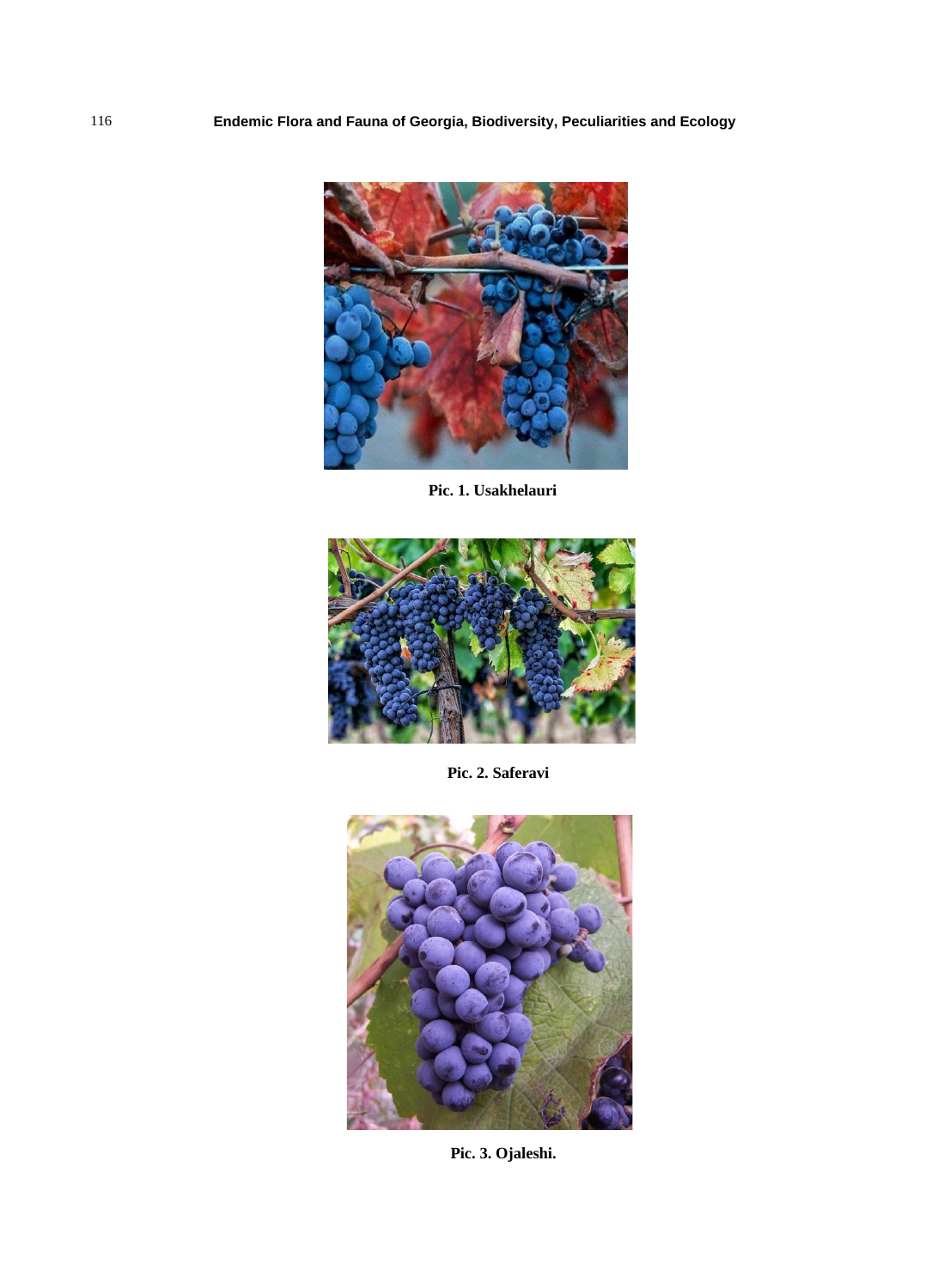

**Pic. 4. Zanduri**



**Pic 5. Tetraogallus caucasicus**



**Pic. 6. Mertensiella caucasica**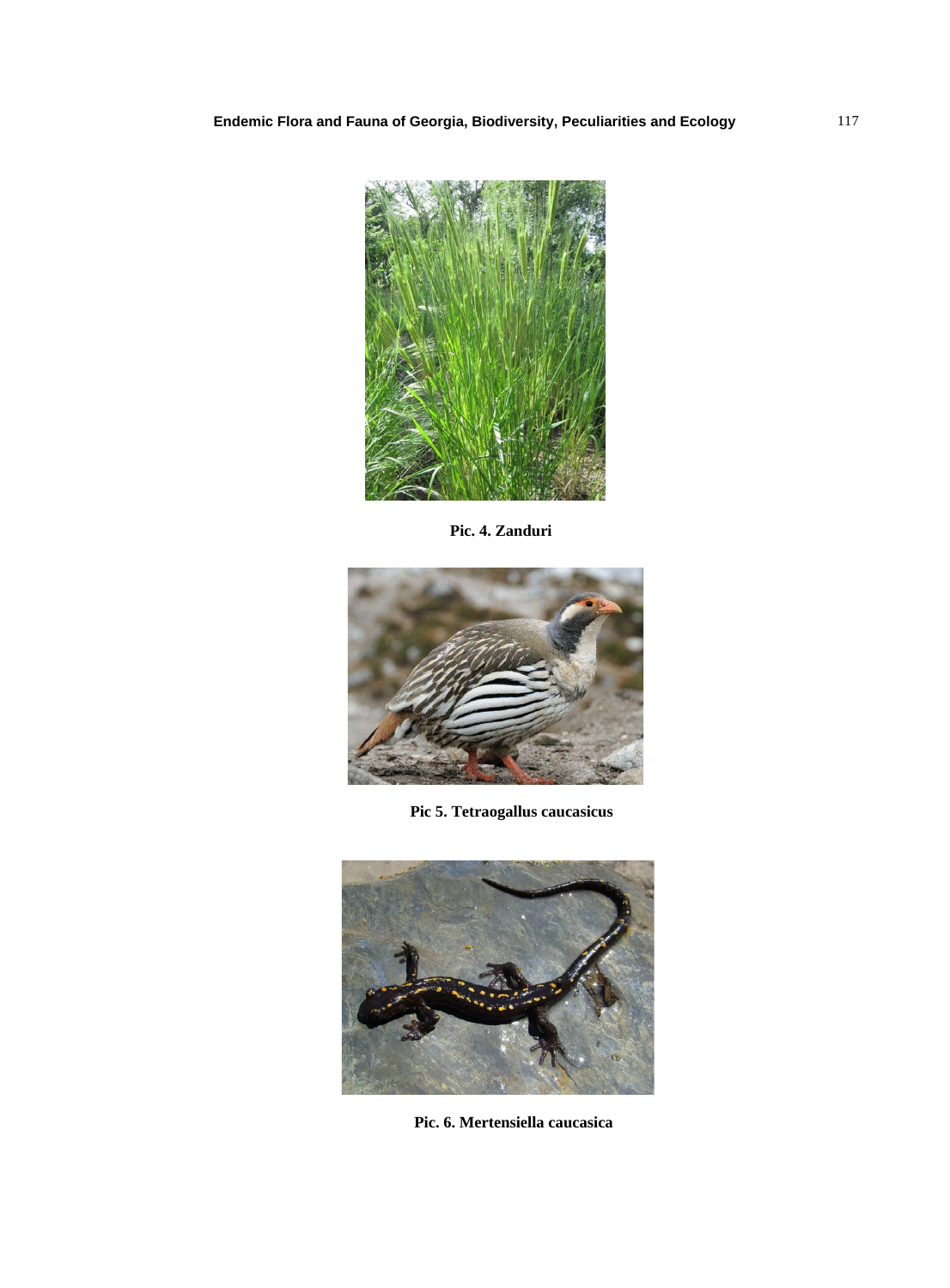

**Pic. 7. Bichvinta abiete**



**Pic. 8. Campanula Engurensis**



**Pic. 9. Corylus colchica Albov**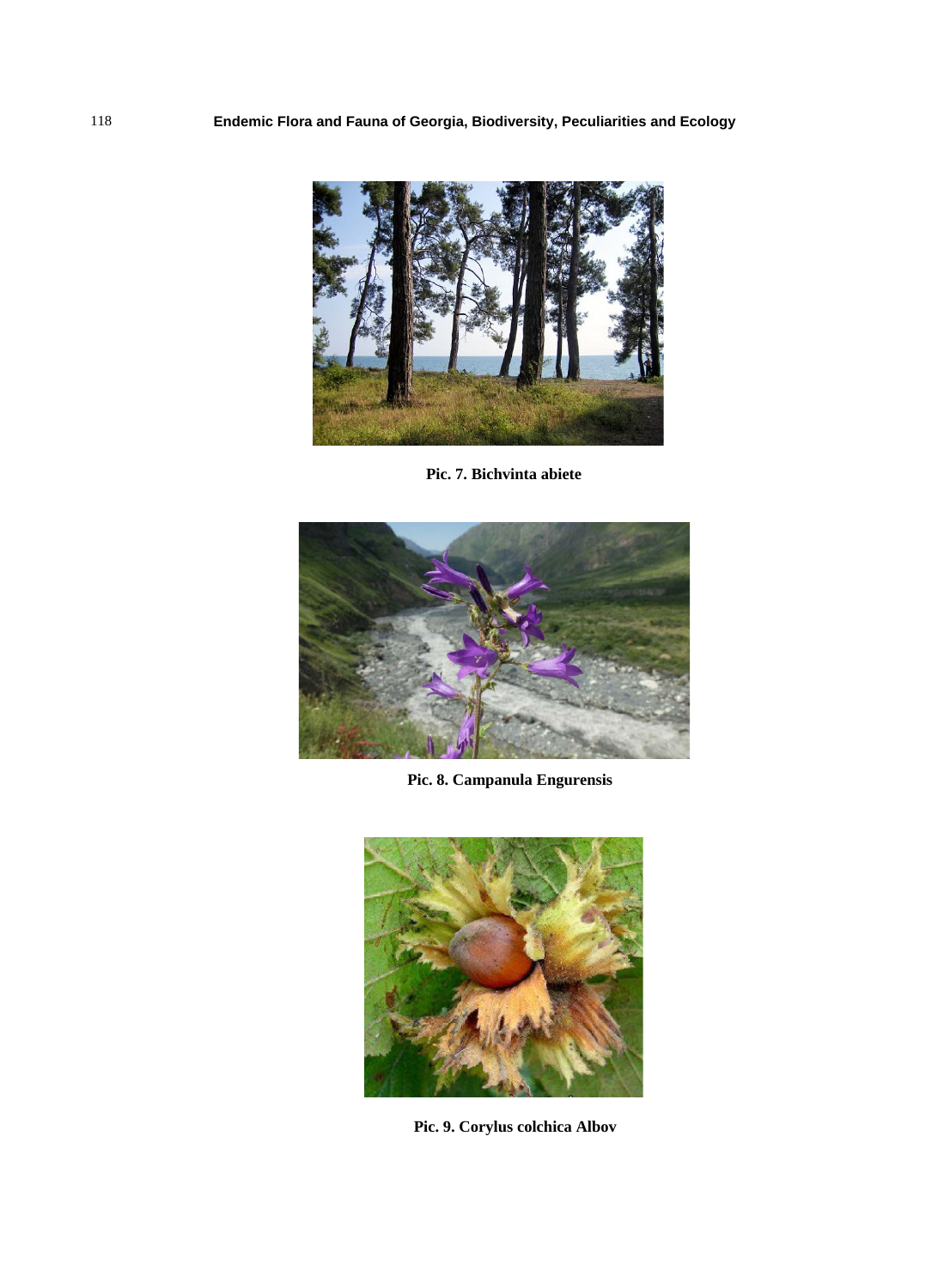

**Pic. 10. Quercus imeretiana**



**Pic. 11. Caucasica Dioscorea**